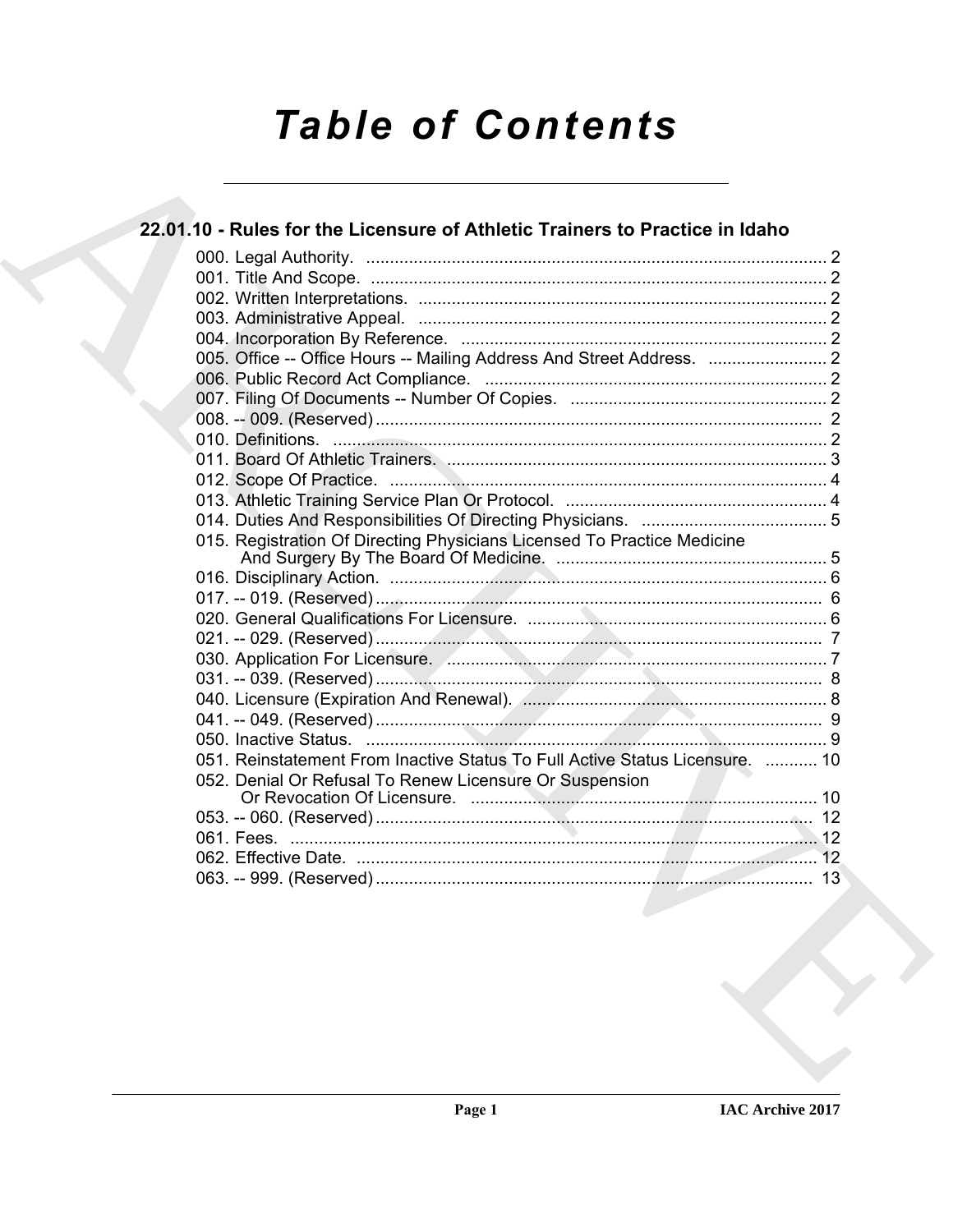#### **IDAPA 22 TITLE 01 CHAPTER 10**

# <span id="page-1-0"></span>**22.01.10 - RULES FOR THE LICENSURE OF ATHLETIC TRAINERS TO PRACTICE IN IDAHO**

#### <span id="page-1-1"></span>**000. LEGAL AUTHORITY.**

Pursuant to Section 54-3914(2), Idaho Code, the Idaho State Board of Medicine is authorized to promulgate rules to govern the practice of athletic trainers. (7-1-93)

# <span id="page-1-2"></span>**001. TITLE AND SCOPE.**

**01. Title**. These rules shall be cited as IDAPA 22.01.10, "Rules for the Licensure of Athletic Trainers ce in Idaho." (3-16-04) to Practice in Idaho."

**02.** Scope. Pursuant to this chapter and Idaho Code, Section 54-3904, athletic trainers must be licensed Board prior to commencement of activities related to athletic training. (3-16-04) with the Board prior to commencement of activities related to athletic training.

### <span id="page-1-3"></span>**002. WRITTEN INTERPRETATIONS.**

Written interpretations of these rules in the form of explanatory comments accompanying the notice of proposed rulemaking that originally proposed the rules and review of comments submitted in the rulemaking process in the adoption of these rules are available for review and copying at cost from the Board of Medicine, 1755 Westgate Drive, Suite 140, Box 83720 Boise, Idaho 83720-0058. (3-16-04) Drive, Suite 140, Box 83720 Boise, Idaho 83720-0058.

#### <span id="page-1-4"></span>**003. ADMINISTRATIVE APPEAL.**

All contested cases shall be governed by the provisions of IDAPA 04.11.01, "Idaho Rules of Administrative Procedures of the Attorney General" and IDAPA 22.01.07, "Rules of Practice and Procedure of the Board of  $\text{Medicine."}$  (3-16-04)

#### <span id="page-1-5"></span>**004. INCORPORATION BY REFERENCE.**

There are no documents incorporated by reference into this rule. (3-16-04)

# <span id="page-1-6"></span>**005. OFFICE -- OFFICE HOURS -- MAILING ADDRESS AND STREET ADDRESS.**

**CHAPTER 10**<br>
22.01.10 - **RULES FOR THE LIGENBURG OF ATHLETIC TRAINERS TO PRACTICE IN IDAHO<br>
1980. ILLEGAL ALTITORIUM Video Code, the Idaho State Doard of Medicine is authorized to promotique rules in<br>
1991. THE AND SCOPE** The central office of the Board of Medicine will be in Boise, Idaho. The Board's mailing address, unless otherwise indicated, will be Idaho State Board of Medicine, Box 83720 Boise, Idaho 83720-0058. The Board's street address is 1755 Westgate Drive, Suite 140, Boise, Idaho 83704. The telephone number of the Board is (208) 327-7000. The Board's facsimile (FAX) number is (208) 327-7005. The Board's office hours for filing documents are 8 a.m. to 5 p.m. (3-16-04) p.m. (3-16-04)

#### <span id="page-1-7"></span>**006. PUBLIC RECORD ACT COMPLIANCE.**

These rules have been promulgated according to the provisions of Title 67, Chapter 52, Idaho Code, and are public records.  $(3-16-04)$ 

#### <span id="page-1-8"></span>**007. FILING OF DOCUMENTS -- NUMBER OF COPIES.**

All documents in rule-making or contested case proceedings must be filed with the office of the Board. The original and ten (10) copies of all documents must be filed with the office of the Board. (3-16-04)

# <span id="page-1-9"></span>**008. -- 009. (RESERVED)**

#### <span id="page-1-11"></span><span id="page-1-10"></span>**010. DEFINITIONS.**

**01. Actively Engaged**. A person who is employed in Idaho on a remuneration basis by an educational or health care institution, professional, amateur, or recreational sports club, or other bona fide athletic organization and is involved in athletic training as a responsibility of his employment. (3-16-04) and is involved in athletic training as a responsibility of his employment.

- <span id="page-1-14"></span><span id="page-1-13"></span><span id="page-1-12"></span>**02. Association**. The Idaho Athletic Trainers' Association. (9-16-89)
- **03. Athlete**. A person who participates in exercises, sports, or games requiring physical strength,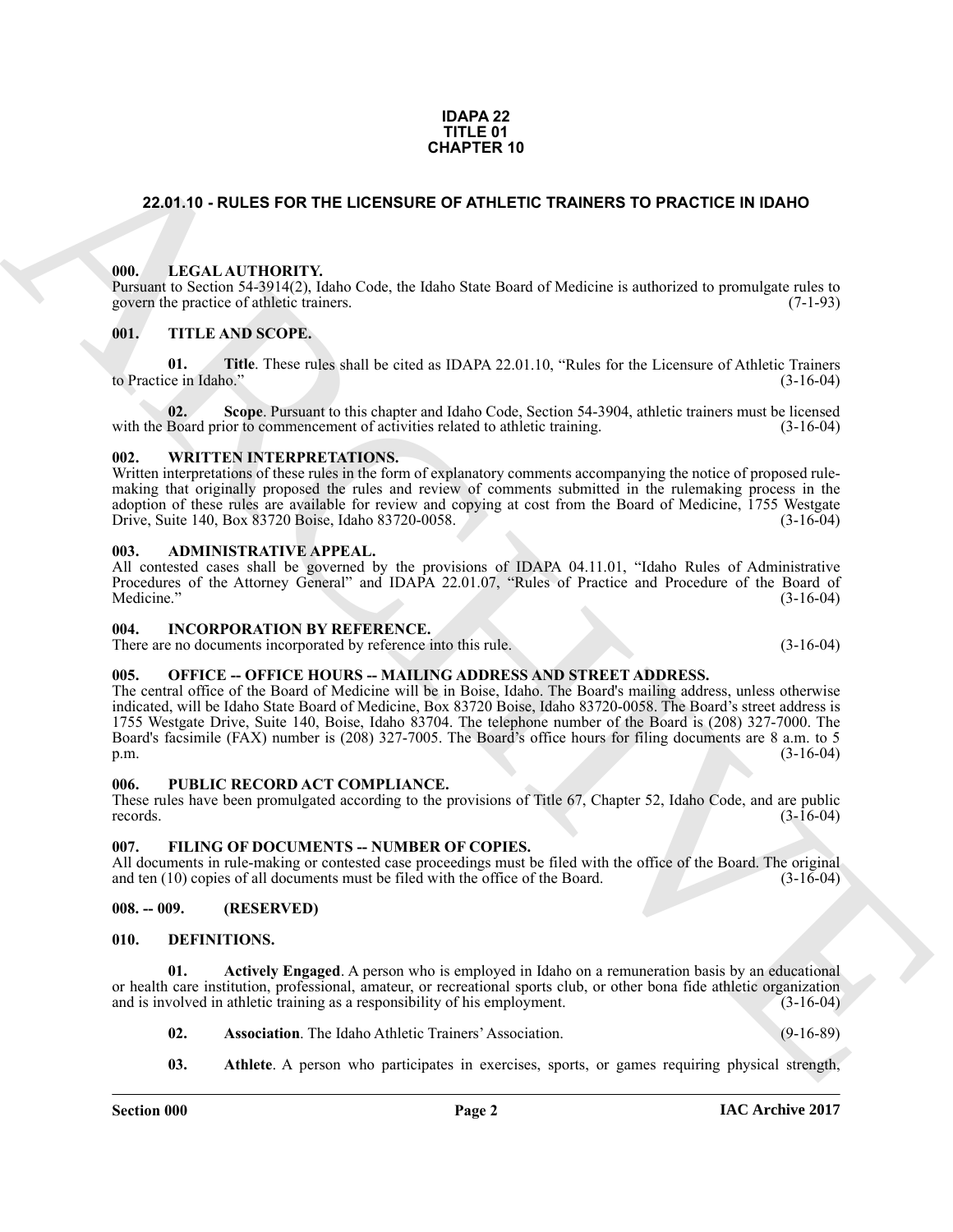#### *IDAHO ADMINISTRATIVE CODE IDAPA 22.01.10 - Rules for the Licensure of Board of Medicine Athletic Trainers to Practice in Idaho*

agility, flexibility, range of motion, speed or stamina and which exercises, sports or games are of the type generally conducted in association with an educational institution or professional, amateur or recreational sports club or organization. (3-16-04) organization.

<span id="page-2-3"></span>**04. Athletic Injury**. A physical injury, harm, hurt or common condition (such as heat disorders), incurred by an athlete, preventing or limiting participation in athletic activity, sports or recreation, which athletic trainers are educated to evaluate and treat or refer to the directing physician. (3-16-04) trainers are educated to evaluate and treat or refer to the directing physician.

<span id="page-2-4"></span>**05.** Athletic Trainer. A person who has met the qualifications for licensure as set forth in this chapter and Section 54-3906, Idaho Code, and is licensed under this chapter and Section 54-3909, Idaho Code. The athletic trainer's practice of athletic training shall be under the direction of a designated Idaho licensed physician registered with the Board or a designated Idaho licensed chiropractic physician. (3-16-04) with the Board or a designated Idaho licensed chiropractic physician.

<span id="page-2-5"></span>**06. Athletic Training**. The application by a licensed athletic trainer of the principles and methods of prevention of athletic injuries; recognition, evaluation and assessment of athletic injuries and conditions; immediate care of athletic injuries including common emergency medical situations; rehabilitation and reconditioning of athletic injuries; athletic training services administration and organization; and education of athletes under the direction of and in accordance with the scope of practice of his directing physician. (3-16-04) and in accordance with the scope of practice of his directing physician.

<span id="page-2-6"></span>**07. Athletic Training Service Plan or Protocol**. A written document, made upon a form provided by the Board, mutually agreed upon, signed and dated by the athletic trainer and directing physician that defines the athletic training services to be provided by the athletic trainer. The Board may review athletic training service plans or protocols, job descriptions, policy statements, or other documents that define the responsibilities of the athletic trainer in the practice setting, and may require such changes as needed to achieve compliance with this chapter and Title 54, Chapter 39, Idaho Code, and to safeguard the public. The Board of Chiropractic Physicians may review those athletic training service plans or protocols or other documents that define the responsibilities of the athletic trainer for those athletic trainers whose directing physicians are chiropractic physicians. (3-16-04) trainer for those athletic trainers whose directing physicians are chiropractic physicians.

<span id="page-2-9"></span><span id="page-2-8"></span><span id="page-2-7"></span>**08. Board**. The Idaho State Board of Medicine, established pursuant to Section 54-1805, Idaho Code. (3-16-04)

**09. Board of Athletic Trainers**. The Idaho Board of Athletic Trainers, established pursuant to this chapter and Section 54-3912, Idaho Code.

**10. Board of Chiropractic Physicians**. The Idaho State Board of Chiropractic Physicians, established pursuant to Section 54-706, Idaho Code.

<span id="page-2-10"></span>**11. Directing Physician**. A designated person duly licensed to practice medicine and surgery or osteopathic medicine and surgery in Idaho, and registered with the Board or a designated Idaho licensed chiropractic physician, who is responsible for the athletic training services provided by the athletic trainer and oversees the practice of athletic training of the athletic trainer. This chapter does not authorize the practice of medicine or any of its branches by a person not so licensed by the Board. (3-16-04) its branches by a person not so licensed by the Board.

# <span id="page-2-2"></span><span id="page-2-1"></span><span id="page-2-0"></span>**011. BOARD OF ATHLETIC TRAINERS.**

**Solution** distribution (and the state of the state of the state of the state of the state of the state of the state of the state of the state of the state of the state of the state of the state of the state of the state **01. Board Appointments**. The Board of Athletic Trainers of the Idaho State Board of Medicine shall consist of four (4) members, three (3) of whom shall be athletic trainers licensed in Idaho and actively engaged in the practice of athletic training, and one (1) of whom shall be a lay person. The Board shall appoint the members of the Board of Athletic Trainers. The Board shall give consideration to recommendations made by the Idaho Athletic Trainers' Association. If recommendations are not made within sixty (60) days of notification and request, the Board may make appointments of any qualified individual. In the event of a vacancy in one (1) of the positions, the Association may recommend, as soon as practical, at least two (2) and not more than three (3) persons to fill that vacancy. The Board shall appoint, as soon as practical, one (1) person, who shall fill the unexpired term. If the Association does not provide a recommendation within sixty (60) days of notification and request, the Board shall appoint a person to the unexpired term. The Board may remove any Board of Athletic Trainers member for misconduct, incompetency, or neglect of duty after giving the member a written statement of the charges and an opportunity to be heard thereon. Each member will serve a term of four (4) years and terms shall be staggered. A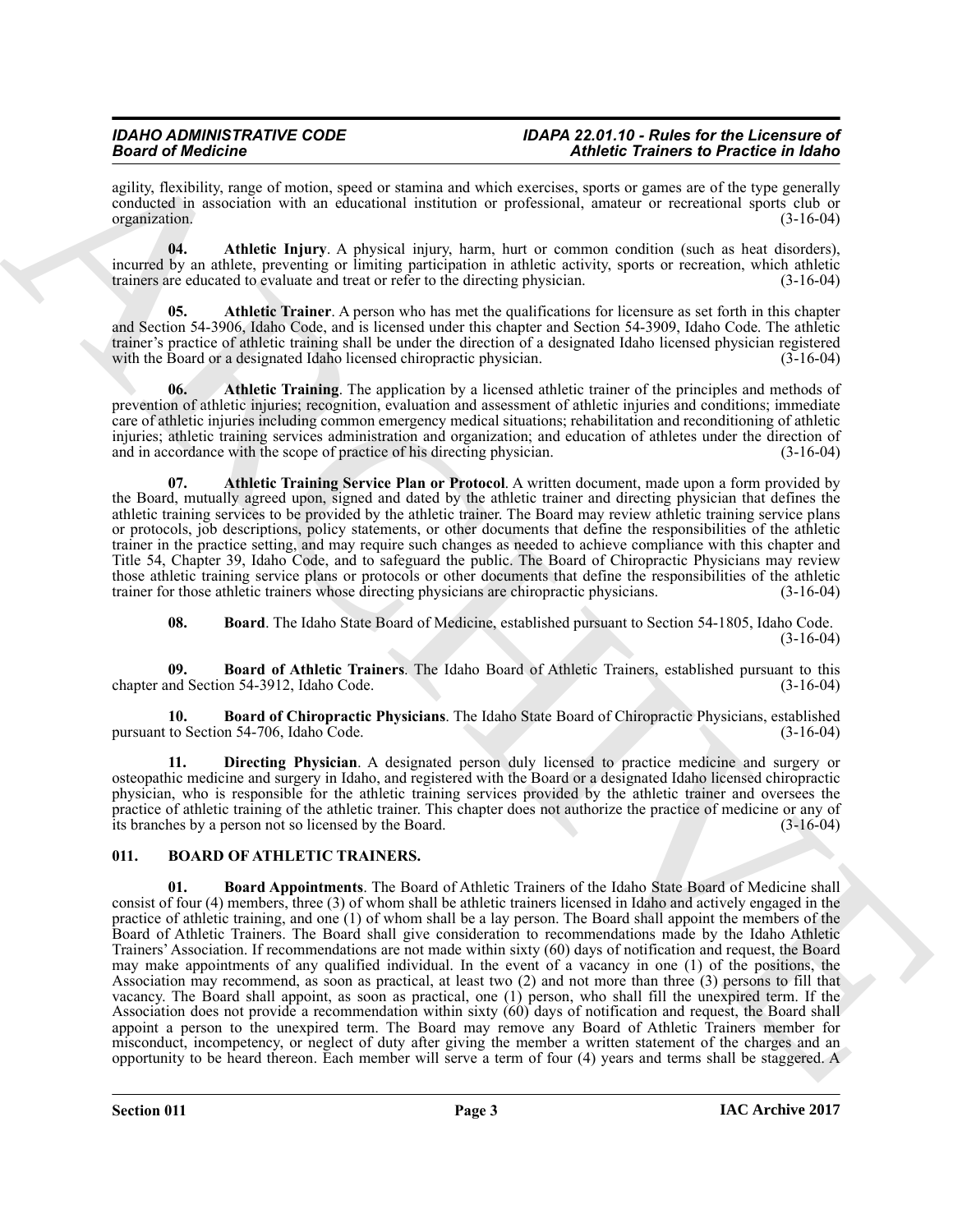chairperson shall be elected from its membership. The Executive Director of the Idaho State Board of Medicine shall serve as the Executive Director to the Board of Athletic Trainers. The Board of Chiropractic Physicians may designate a contact person for the Board of Athletic Trainers regarding matters relevant to those athletic trainers whose directing physicians are chiropractic physicians. (3-16-04)

**02. Board Affiliation**. The Board of Athletic Trainers will work in conjunction with the Idaho State Medicine and will perform the duties and functions promulgated by the Board, including: (9-16-89) Board of Medicine and will perform the duties and functions promulgated by the Board, including:

<span id="page-3-3"></span>**a.** Evaluating the qualifications of applicants for licensure, and issuing and renewing licenses. (3-16-04)

**b.** Performing investigations of misconduct and making recommendations regarding discipline. (9-16-89)

<span id="page-3-5"></span><span id="page-3-4"></span>**c.** Maintaining a list of currently licensed athletic trainers in this state.  $(3-16-04)$ 

**d. Final Decisions**. The Board of Athletic Trainers shall have no authority to impose limitations or conditions on licenses issued under this chapter and shall be authorized only to make recommendations to the Board. The Board shall make all final decisions with respect thereto. (3-16-04)

**e. On-Site Review**. The Board, by and through its designated agents, is authorized to conduct on-site reviews of the activities of the athletic trainer at the locations and facilities in which the athletic trainer practices at such times as the Board deems necessary. such times as the Board deems necessary.

# <span id="page-3-6"></span><span id="page-3-0"></span>**012. SCOPE OF PRACTICE.**

<span id="page-3-7"></span>**01. Exclusion of Independent Practice**. The scope of practice excludes any independent practice of athletic training by an athletic trainer. The scope of practice of an athletic trainer shall conform to his established athletic training service plan or protocol and shall be overseen by his directing physician, who is responsible for the athletic training services provided by the athletic trainer. (3-16-04) athletic training services provided by the athletic trainer.

<span id="page-3-10"></span>**Referral by Directing Physician**. An athletic injury not incurred in association with an educational institution, professional, amateur, or recreational sports club or organization shall be referred by a directing physician, but only after such directing physician has first evaluated the athlete. An athletic trainer treating or evaluating an athlete with an athletic injury incurred in association with an amateur or recreational sports club or organization shall especially consider the need for a directing physician to subsequently evaluate the athlete and refer for further athletic training services. (3-16-04)

<span id="page-3-9"></span>**03. Limitations of Scope of Practice**. The scope of practice of the athletic trainer, as set forth in this chapter and Section 54-3903, Idaho Code, shall be limited to and consistent with the scope of practice of his directing<br>(3-16-04) physician.  $(3-16-04)$ 

<span id="page-3-8"></span>**04.** Identification. The athletic trainer must at all times when on duty identify himself as an athletic (3-16-04) trainer.  $(3-16-04)$ 

#### <span id="page-3-2"></span><span id="page-3-1"></span>**013. ATHLETIC TRAINING SERVICE PLAN OR PROTOCOL.**

**Since of Modelson Constrainers** and the two states of the the **Exercise Constrainers** and the states of Modelson Constrainers and the states of Modelson Constrainers and the states of the states of the states of the stat Each licensed athletic trainer providing athletic training services shall create, upon a form provided by the Board, an athletic training service plan or protocol with his directing physician. This athletic training service plan or protocol shall be reviewed and updated on an annual basis. Each licensed athletic trainer must notify the Board within thirty (30) days of any change in the status of his directing physician. This plan or protocol shall not be sent to the Board, but must be maintained on file at each location in which the athletic trainer is practicing. The Board may review athletic training service plans or protocols, job descriptions, policy statements, or other documents that define the responsibilities of the athletic trainer in the practice setting, and may require such changes as needed to achieve compliance with this chapter, Title 54, Chapter 39, Idaho Code, and to safeguard the public. This plan or protocol shall be made immediately available to the Board upon request. This plan or protocol shall be made immediately available to the Board of Chiropractic Physicians upon request for those athletic trainers whose directing physicians are chiropractic physicians. This plan or protocol shall include: (3-16-04) are chiropractic physicians. This plan or protocol shall include: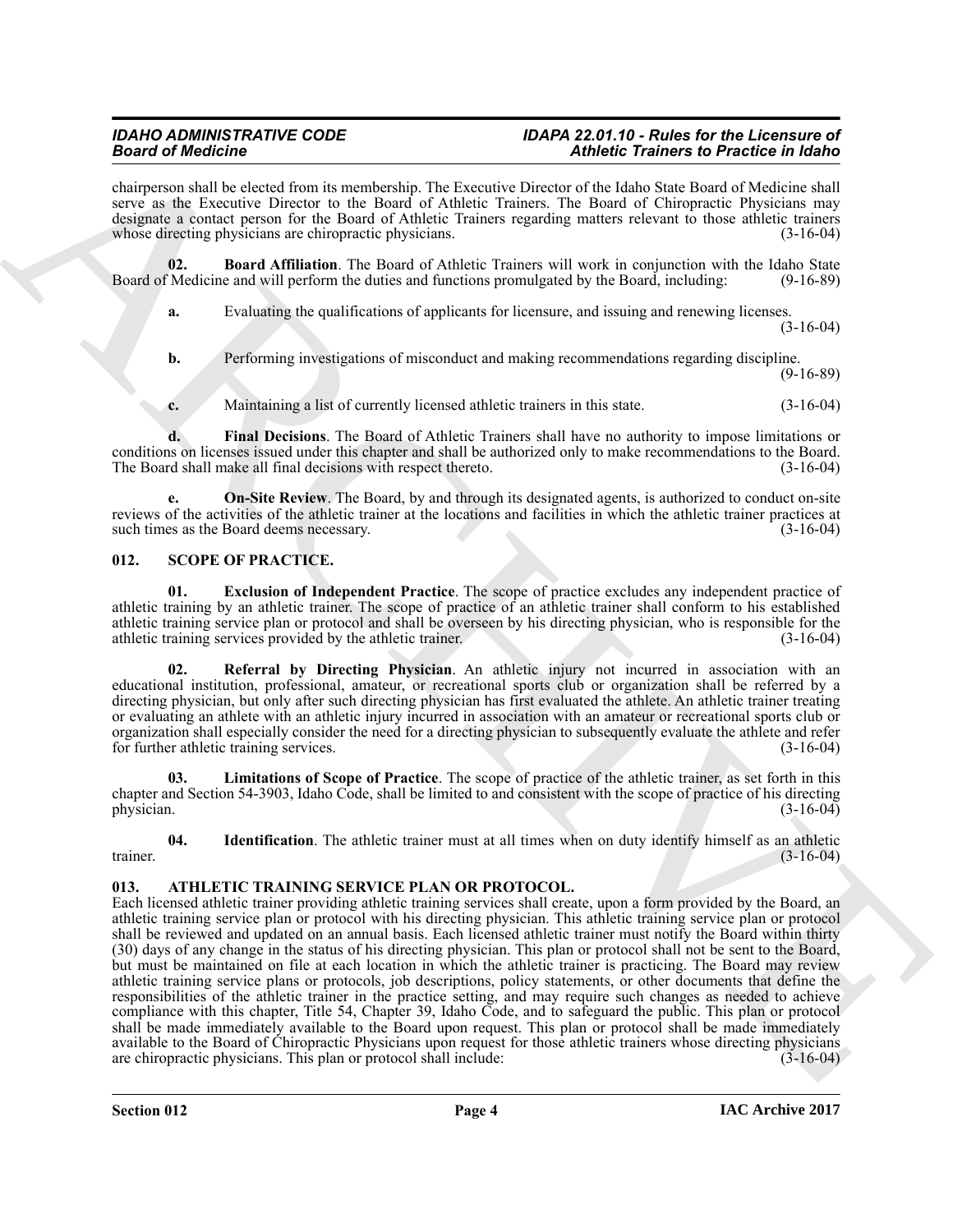<span id="page-4-2"></span>**01.** Listing of Services and Activities. A listing of the athletic training services to be provided and activities to be performed by the athletic trainer. (3-16-04) specific activities to be performed by the athletic trainer.

<span id="page-4-3"></span>**02. Locations and Facilities**. The specific locations and facilities in which the athletic trainer will function; and  $(3-16-04)$ 

**03. Methods to be Used**. The methods to be used to ensure responsible direction and control of the of the athletic trainer, which shall provide for the: (3-16-04) activities of the athletic trainer, which shall provide for the:

<span id="page-4-4"></span>**a.** Recording of an on-site visit by the directing physician at least biannually or every semester;

(3-16-04)

**b.** Availability of the directing physician to the athletic trainer in person or by telephone and procedures for providing direction for the athletic trainer in emergency situations; and (3-16-04)

<span id="page-4-11"></span><span id="page-4-6"></span><span id="page-4-5"></span>**c.** Procedures for addressing situations outside the scope of practice of the athletic trainer. (3-16-04)

# <span id="page-4-0"></span>**014. DUTIES AND RESPONSIBILITIES OF DIRECTING PHYSICIANS.**

**01.** Services and Supervision. The directing physician shall be responsible for the acts and athletic services of the athletic trainer and for the supervision of the provision of athletic training. (3-16-04) training services of the athletic trainer and for the supervision of the provision of athletic training.

**02.** Availability. The directing physician must be available either in person or by telephone to each direct, and counsel the athletic trainer. supervise, direct, and counsel the athletic trainer.

<span id="page-4-12"></span>**03. Verbal or Written Order**. Prior to providing athletic training services, this direction will be provided by verbal order when the directing physician is present and by written order or by athletic training service plans or protocols, as established by Board rule, when the directing physician is not present. This direction shall include identifying acute athletic injuries or emergencies or sentinel events requiring the athletic trainer to immediate notify or refer to the directing physician.

<span id="page-4-10"></span>**04. Referral From a Physician Licensed in Another State**. Upon referral from a physician licensed in another state and in good standing, the practice of athletic training, physical rehabilitation, and reconditioning shall be carried out under the written orders of the referring physician and in collaboration with the directing physician.

(3-16-04)

**Example of Andrejins and Andrejins A human of the Eliots trainers in Principal and Results and Results and Andrejins and Andrejins and Andrejins and Andrejins and Andrejins and Andrejins and Andrejins and Andrejins and A 05. Disclosure Requirement**. Each directing physician shall ensure that each person who receives the services of an athletic trainer is aware of the fact that said person is an athletic trainer. This disclosure requirement can be fulfilled by the use of nametags, correspondence, oral statements, office signs or such other procedures that under the involved circumstances adequately advise the person of the education and training of the person rendering athletic training services: (3-16-04) athletic training services;

<span id="page-4-9"></span><span id="page-4-8"></span>**06. Directing Physician**. Each directing physician shall record: (3-16-04)

**a.** An on-site visit at least biannually or every semester to personally observe the quality of athletic services provided; and (3-16-04) training services provided; and

**b.** A review of a representative sample of the records including, but not limited to, records made from  $\frac{1}{3}$  (6) months of the review to evaluate the athletic training services that were provided. (3-16-04) the past six  $(6)$  months of the review to evaluate the athletic training services that were provided.

<span id="page-4-7"></span>**07. Complaints**. The directing physician shall report to the Board of Medicine all complaints received related to allegations against the athletic trainer including, but not limited to, the quality and nature of athletic training services provided. (3-16-04)

### <span id="page-4-13"></span><span id="page-4-1"></span>**015. REGISTRATION OF DIRECTING PHYSICIANS LICENSED TO PRACTICE MEDICINE AND SURGERY BY THE BOARD OF MEDICINE.**

**Section 014 Page 5**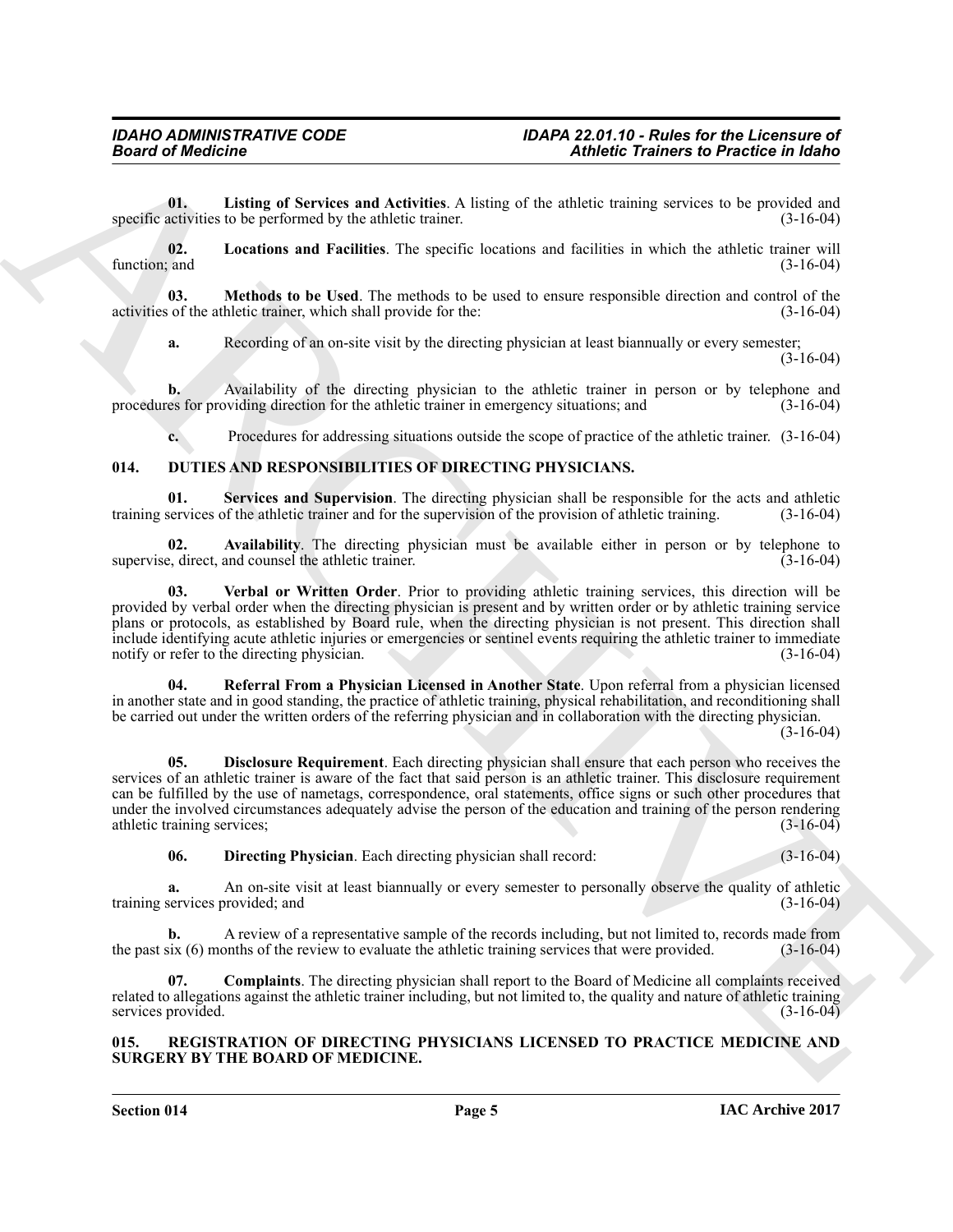<span id="page-5-11"></span>**01. Registration and Renewal**. Each directing physician and alternate directing physician, licensed to practice medicine and surgery by the Board, must register with the Board and such registration shall be renewed annually. (3-16-04) annually.  $(3-16-04)$ 

<span id="page-5-8"></span>**02. Completion of Registration Form**. A physician applicant must complete a form provided by the cumenting: (3-16-04) Board documenting:

**a.** The physician applicant has completed an athletic training service plan or protocol signed by the athletic trainer, directing physician, and alternate directing physicians; and (3-16-04)

<span id="page-5-10"></span><span id="page-5-9"></span>**b.** The athletic training service plan or protocol is on file at the Idaho practice sites.  $(3-16-04)$ 

**03. Notification**. Each directing physician and alternate directing physician must notify the Board within thirty (30) days of any change in the status of any athletic trainer for whom he is responsible, including, but not limited to, changes in location, duties, responsibilities, or supervision, or termination of employment. (3-16-04)

**04. Fees**. The registration fee for a directing physician shall be no more than ten dollars (\$10) and the annual renewal fee shall be no more than five dollars (\$5). Alternate directing physicians shall not be required to pay<br>(3-16-04) a registration or renewal fee. a registration or renewal fee.

### <span id="page-5-3"></span><span id="page-5-0"></span>**016. DISCIPLINARY ACTION.**

Every directing physician is subject to discipline by his respective Board pursuant to the procedures and powers set forth in Sections 54-1806, 54-1806A, and 54-707, Idaho Code for violation of these rules or upon any of the grounds set forth in Sections 54-1814 and 54-712, Idaho Code.

### <span id="page-5-1"></span>**017. -- 019. (RESERVED)**

# <span id="page-5-5"></span><span id="page-5-4"></span><span id="page-5-2"></span>**020. GENERAL QUALIFICATIONS FOR LICENSURE.**

**Example the distribution** of the state of the distribution in the state of the state of the state of the state of the state of the state of the state of the state of the state of the state of the state of the state of th Applicant. An applicant must be of good moral character and must meet the requirements of Section 54-3906, Idaho Code, and these rules. The Board may refuse licensure if it finds the applicant has engaged in conduct prohibited by Section 54-3911, Idaho Code; provided, the Board shall take into consideration the rehabilitation of the applicant and other mitigating circumstances. The Board or the Board of Athletic Trainers may, at its discretion, require any applicant to appear for a personal interview when necessary to identify and evaluate the applicant's credentials. (3-16-04) applicant's credentials.

<span id="page-5-7"></span>**02. Licensure**. Each applicant shall either have received a bachelor's or advanced degree from an accredited four (4) year college or university, met the minimum athletic training curriculum requirement established by the Board as recommended by the Board of Athletic Trainers, and passed a certification examination required by the Board, or shall be entitled to apply for provisional licensure pursuant to Section 54-3908, Idaho Code. (3-16-04)

**a.** The written examination and passing score required for licensure as an athletic trainer, shall be the certification examination administered by the National Athletic Trainers' Association Board of Certification or equivalent examination recognized by the Board as recommended by the Board of Athletic Trainers. (3-16-04) equivalent examination recognized by the Board as recommended by the Board of Athletic Trainers.

**b.** An applicant for licensure by certification examination who fails to pass the examination on any occasion must provide written notification to the Board within thirty (30) days of notice of failure. (3-16-04)

**c.** An applicant for licensure by certification examination who has failed to pass the examination on two (2) separate occasions will be denied eligibility to re-apply; however, the applicant may request the Board to consider his application on an individual basis. In its discretion, the Board of Athletic Trainers may make a determination if additional clinical or coursework is required to determine the applicant's eligibility to re-apply, and recommend to the Board such additional clinical or coursework. (3-16-04) recommend to the Board such additional clinical or coursework.

<span id="page-5-6"></span>**03. Application Expiration**. An application for licensure that is not granted and license not issued in one (1) year from the date the application is received by the Board shall expire; however, the applicant may make a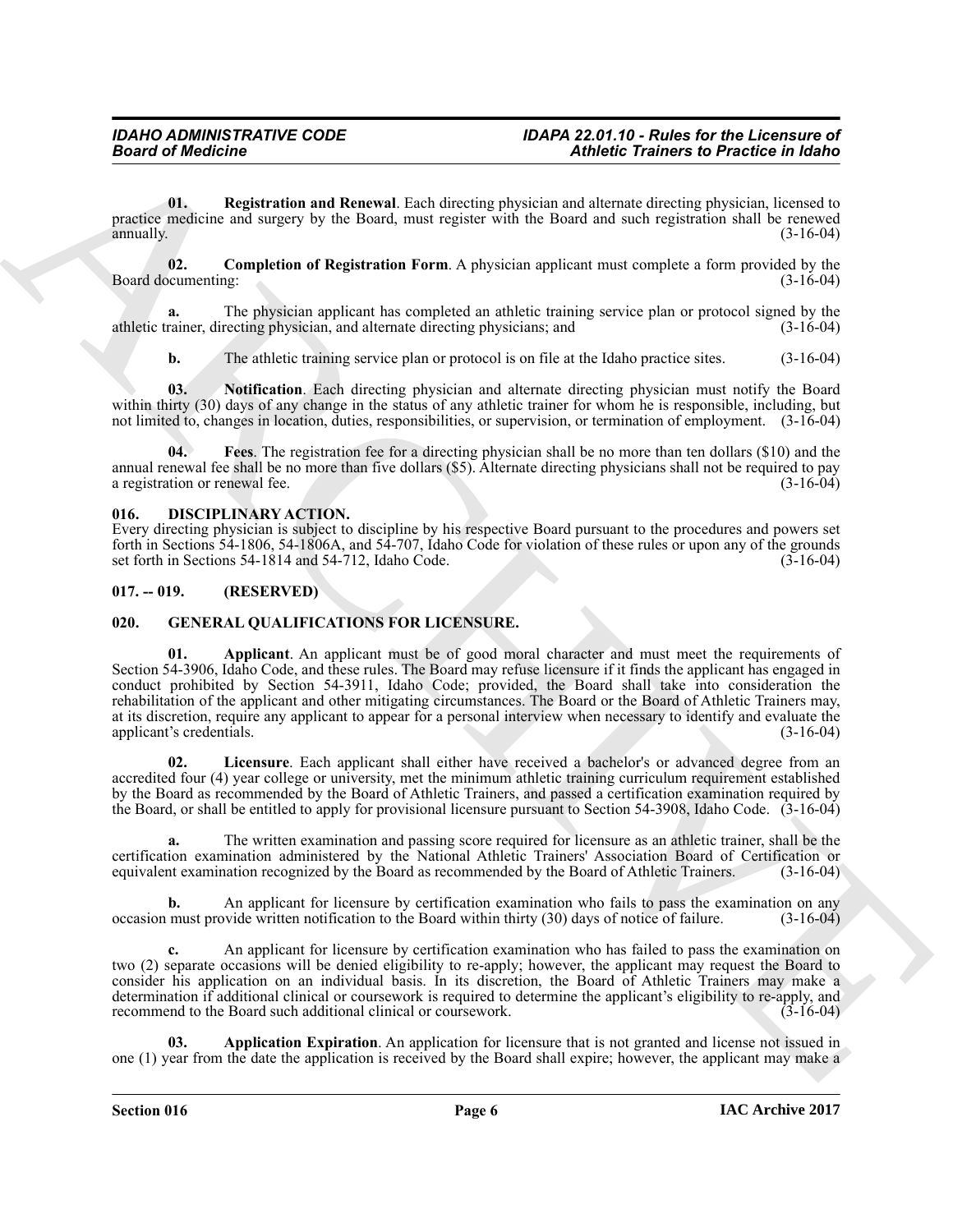#### *IDAHO ADMINISTRATIVE CODE IDAPA 22.01.10 - Rules for the Licensure of Board of Medicine Athletic Trainers to Practice in Idaho*

written request to the Board to consider his application on an individual basis. In its discretion, the Board of Athletic Trainers may make a determination if extraordinary circumstances exist justifying extending the one (1) year time period up to an additional one (1) year and so recommend to the Board to grant the request for such extension of time.  $(3-16-04)$ 

# <span id="page-6-0"></span>**021. -- 029. (RESERVED)**

# <span id="page-6-2"></span><span id="page-6-1"></span>**030. APPLICATION FOR LICENSURE.**

<span id="page-6-3"></span>**01. Application for Licensure by Certification Examination**. Each applicant for licensure by certification examination shall submit a completed written application to the Board on forms prescribed by the Board, together with the application fee. The application shall be verified and under oath and shall require the following documentation:<br>(3-16-04) documentation:

**a.** Receipt of a bachelor's or advanced degree from an accredited four (4) year college or university, and the minimum athletic training curriculum requirement established by the Board as recommended by the Board of Athletic Trainers. (3-16-04) Athletic Trainers.

**b.** Successful completion of the certification examination administered by the National Athletic Trainers' Association Board of Certification or equivalent examination recognized by the Board as recommended by the Board of Athletic Trainers.

**c.** Good standing with and current certification by the National Athletic Trainers' Association Board of Certification or a nationally recognized credentialing agency, recognized by the Board as recommended by the Board of Athletic Trainers. (3-16-04)

**d.** The disclosure of any criminal conviction or charges against the applicant other than minor traffic (9-16-89) offenses. (9-16-89)

**e.** The disclosure of any charge, offense or disciplinary action against the applicant by any state professional regulatory agency or professional organization in a manner that bears a demonstrable relationship to the ability of the applicant to practice athletic training in accordance with the provisions of this chapter ability of the applicant to practice athletic training in accordance with the provisions of this chapter.

**f.** The disclosure of the denial of registration, licensure or certification by any state, district or regulatory body. (9-16-89) national regulatory body.

**g.** Not less than two (2) certificates of recommendation from persons, other than relatives or individuals living with the applicant, who have at least two (2) years of personal knowledge of the applicant's character and ability to work as an athletic trainer. (3-16-04)

**h.** One (1) unmounted photograph of the applicant, no larger than three by four inch (3" X 4") (head and shoulders), taken not more than one (1) year prior to the date of the application. (3-16-04)

**i.** Such other information as deemed necessary for the Board to identify and evaluate the applicant's credentials. (9-16-89) credentials. (9-16-89)

#### <span id="page-6-4"></span>**02. Application for Provisional Licensure**. (3-16-04)

**Since of Materials:** Control is equivalent to contribute the control in the control in the control in the control in the control in the control in the control in the control in the control in the control in the control i **a.** The Board, based upon the recommendation of the Board of Athletic Trainers, may issue provisional licensure to applicants who have successfully completed a bachelor's or advanced degree from an accredited four (4) year college or university, and met the minimum athletic training curriculum requirement established by the Board as recommended by the Board of Athletic Trainers and who have met all the other requirements set forth by Section 030 of these rules but who have not yet passed the examination conducted by the National Athletic Trainers' Association Board of Certification or a nationally recognized credentialing agency, approved by the Board as recommended by the Board of Athletic Trainers. A provisional license shall be valid for a term of one (1) year, but may be renewed only twice, at the discretion of the Board, based upon the recommendation of the Board of Athletic Trainers.  $(3-16-04)$ of the Board of Athletic Trainers.

**Section 030 Page 7**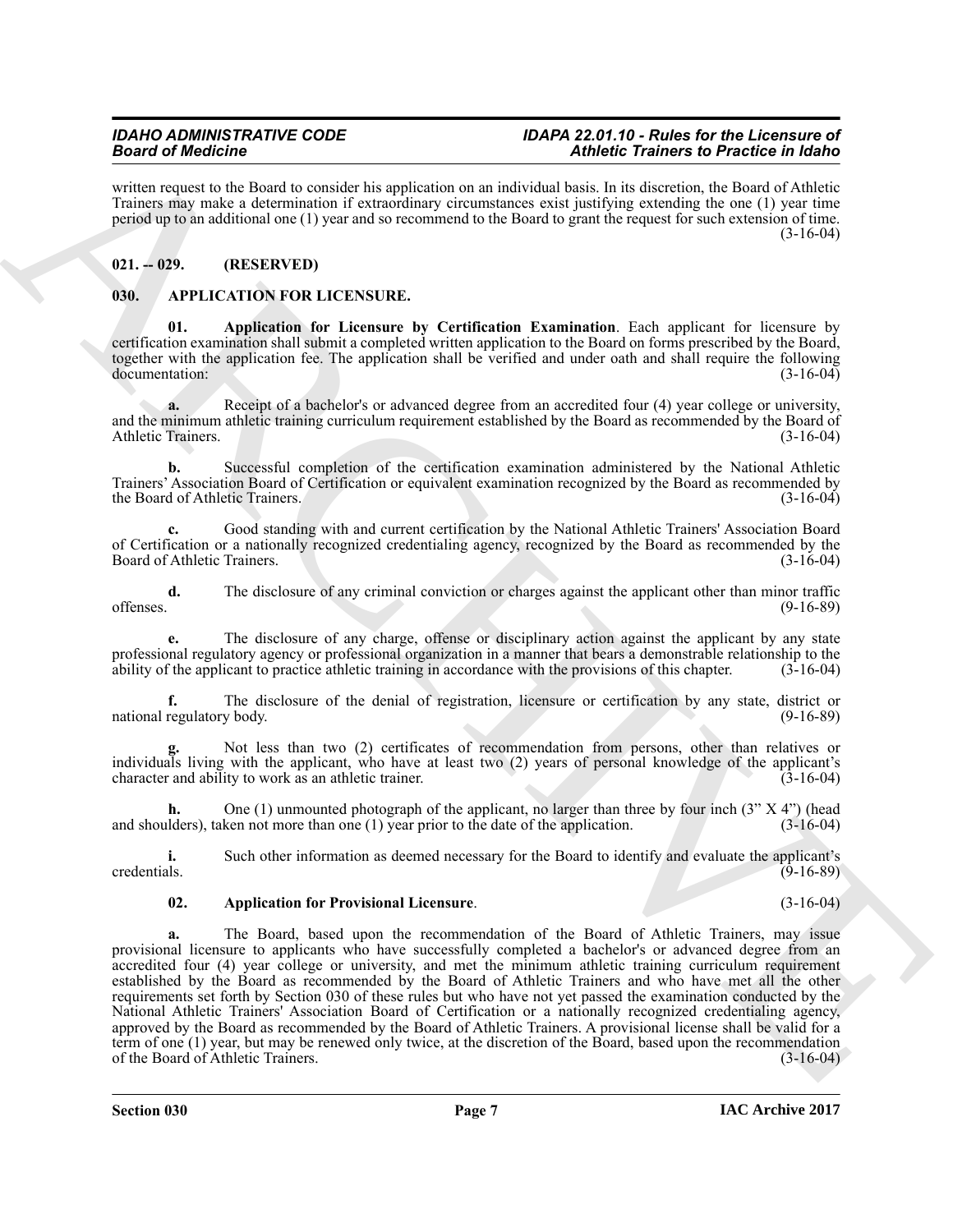**b.** Each applicant for provisional licensure shall submit a completed written application to the Board on forms prescribed by the Board, together with the application fee. The application shall be verified, under oath, and contain the specific information in Subsection 030.01 and a provisional license athletic trainer/supervisor affidavit. (3-16-04)

i. Affidavit. An affidavit signed by an Idaho licensed athletic trainer affirming and attesting to supervise and be responsible for the athletic training services of the provisionally licensed graduate athletic trainer and to review and countersign all records and documentation of services performed by the provisionally licensed graduate athletic trainer. (3-16-04) (3-16-04)

Beard of Medicine<br>
Sensitive and the finance of processors discusses data consistent with the state of the state of the state of the state of the state of the state of the state of the state of the state of the state of t ii. Supervision. A provisionally licensed graduate athletic trainer shall be in direct association with his directing physician and Idaho licensed athletic trainer who shall supervise and be available to render direction in person and on the premises where the athletic training services are being provided. The directing physician and the supervising athletic trainer shall be responsible for the athletic training services provided by the provisionally licensed graduate athletic trainer. The supervising athletic trainer shall review and countersign all documentation of athletic training services performed by the provisionally licensed graduate athletic trainer. The extent of communication between the directing physician and supervising athletic trainer and the provisionally licensed graduate athletic trainer shall be determined by the competency of the provisionally licensed athletic trainer and the practice setting and the type of athletic training services being rendered. (3-16-04)

**c.** Scope of Practice. The scope of practice of the provisionally licensed athletic trainer, as set forth in this chapter and Section 54-3903, Idaho Code, shall be limited to and consistent with the scope of practice of his directing physician and supervising athletic trainer and conform with the established athletic training service plan or protocol.  $(3-16-04)$ 

**d.** Expiration of Provisional License. All provisional licenses for athletic trainers shall expire upon meeting the minimum athletic training curriculum requirement established by the Board as recommended by the Board of Athletic Trainers and meeting all the other requirements set forth by Section 030 of these rules, including passing the certification examination conducted by the National Athletic Trainers' Association Board of Certification or a nationally recognized credentialing agency, approved by the Board as recommended by the Board of Athletic<br>Trainers. (3-16-04) Trainers. (3-16-04)

<span id="page-7-2"></span>**03. Licensure for Uncertified Athletic Trainers Currently Practicing in Idaho**. All athletic trainers holding current Idaho registration on July 1, 2003, who are not certified by the National Athletic Trainers' Association Board of Certification or a nationally recognized credentialing agency, accepted by the Board, may be issued a license upon submitting a completed written application to the Board on forms prescribed by the Board; proof of current cardiopulmonary resuscitation certification; and payment of the prescribed fee. After 2006, all initial renewals shall require documentation of successful completion of a Board approved medical screening course on forms provided by the Board. Such approved medical screening course may be included in the required eighty (80) hours of continuing educational activities or units.

# <span id="page-7-0"></span>**031. -- 039. (RESERVED)**

# <span id="page-7-3"></span><span id="page-7-1"></span>**040. LICENSURE (EXPIRATION AND RENEWAL).**

All renewable licenses to practice as an athletic trainer shall be issued for a period of not less than one (1) year or more than five (5) years. All licenses shall expire on the expiration date printed on the face of the certificate and shall become invalid after that date unless renewed. The Board shall collect a fee for each renewal year of a license. The failure of any licensee to renew his license shall not deprive such person of the right to renewal, except as provided for herein and Section 54-3913, Idaho Code. The Board or the Board of Athletic Trainers may, at its discretion, require any applicant to appear for a personal interview when necessary to identify and evaluate the applicant's credentials.  $(3-16-04)$ 

<span id="page-7-4"></span>**01. Renewal**. All licenses shall be renewed before the expiration date printed on the face of the certificate by submitting a completed request for renewal on forms provided by the Board and accompanied by payment of the renewal fee to the Board. Licenses not renewed by the expiration date shall be canceled unless<br>disciplinary action is pending. Each renewal request shall also include documentation of: (3-16-04) disciplinary action is pending. Each renewal request shall also include documentation of: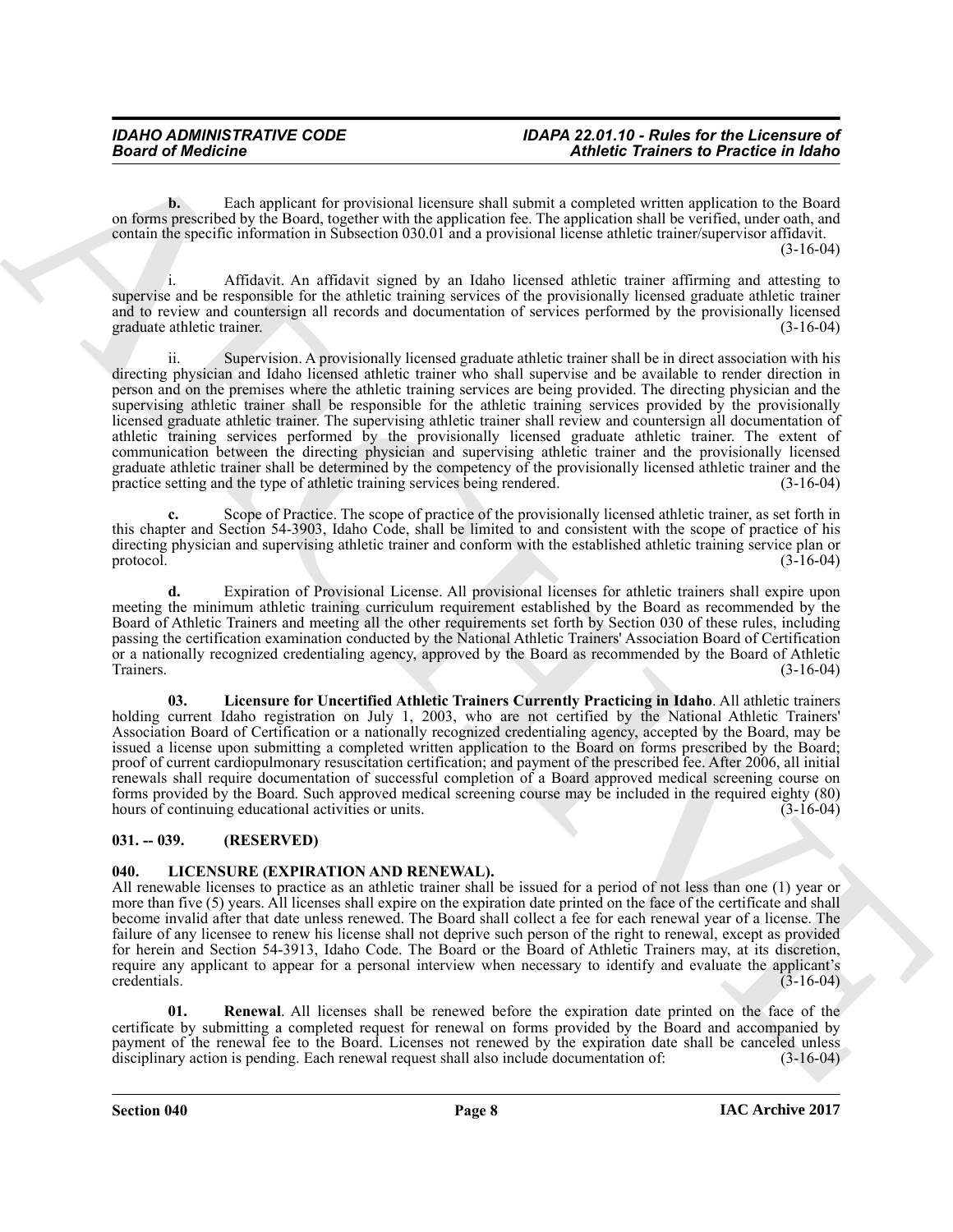**a.** If Currently Certified. Current certification by the National Athletic Trainers' Association Board of Certification or a nationally recognized credentialing agency, recognized by the Board as recommended by the Board of Athletic Trainers; or

**b.** If Not Currently Certified. After 2006, successful completion of eighty (80) hours of Board approved continuing educational activities or units during each three (3) year reporting period on forms provided by the Board. During the first three (3) year renewal reporting period, successful completion of the required Board approved medical screening course, which may be included in the required eighty (80) hours of continuing educational activities or units. (3-16-04)

<span id="page-8-5"></span><span id="page-8-4"></span>**02. Reinstatement**. Licenses canceled for non-payment of renewal fees or lapsed for a period of less than three (3) consecutive years may be reinstated by filing a completed request for renewal on forms provided by the Board with the Board; paying reinstatement fees; and providing documentation of good standing with and current certification by the National Athletic Trainers' Association Board of Certification or a nationally recognized credentialing agency, accepted by the Board. Those athletic trainers previously licensed while not holding certification shall provide documentation of successful completion of eighty (80) hours of Board approved continuing educational activities or units during each three (3) year reporting period on forms provided by the Board. (3-16-04)

**Example of Andrehos Counter Counter Counter Counter Counter Counter Counter Counter Counter Counter Counter Counter Counter Counter Counter Counter Counter Counter Counter Counter Counter Counter Counter Counter Counter 03. Reapplication**. A person whose license has been canceled or has lapsed for a period of more than three (3) years shall be required to re-apply as a new applicant; pay application fees; and document good standing with and current certification by the National Athletic Trainers' Association Board of Certification or a nationally recognized credentialing agency, accepted by the Board. Those athletic trainers previously licensed while not holding certification shall provide documentation of successful completion of eighty (80) hours of Board approved continuing educational activities or units during each three (3) year reporting period during the time the license has been canceled or has lapsed on forms provided by the Board, in lieu of current certification. The applicant shall successfully demonstrate to the Board, upon recommendation of the Board of Athletic Trainers, competency in the practice of athletic training. The Board, upon recommendation of the Board of Athletic Trainers, may also require the applicant to take an examination, remedial courses, or both, as shall be recommended by the Board of Athletic Trainers. (3-16-04)

<span id="page-8-3"></span>**04. Continuing Education**. All licensed athletic trainers who are not certified after 2006 shall provide documentation of successful completion of eighty (80) hours of Board approved continuing educational activities or units during each three (3) year reporting period on forms provided by the Board. All licensed and currently certified athletic trainers may submit a summary of eighty (80) hours of Board approved continuing education activities or units during the preceding three (3) years with the renewal application to document this effort by the athletic trainer.<br>Appropriate continuing professional education activities include but are not limited to, the followin Appropriate continuing professional education activities include but are not limited to, the following:

| Attending or presenting at conferences, seminars or inservice programs. | $(9-16-89)$ |
|-------------------------------------------------------------------------|-------------|
|                                                                         |             |

- **b.** Formal coursework in Athletic Training related subjects. (9-16-89)
- **c.** Presentation of Athletic Training related information to allied professional or community groups.  $(9-16-89)$
- **d.** Conduct of Athletic Training related research or grant supported activity. (9-16-89)

**e.** Publication of an original article, review or report of clinical experience in an appropriate mal publication. (9-16-89) professional publication.

# <span id="page-8-0"></span>**041. -- 049. (RESERVED)**

# <span id="page-8-2"></span><span id="page-8-1"></span>**050. INACTIVE STATUS.**

The Board, upon recommendation of the Board of Athletic Trainers, shall grant inactive status to a licensee who makes application for inactive status accompanied by payment of the prescribed fee to the Board and does not practice as an athletic trainer in Idaho. (3-16-04) practice as an athletic trainer in Idaho.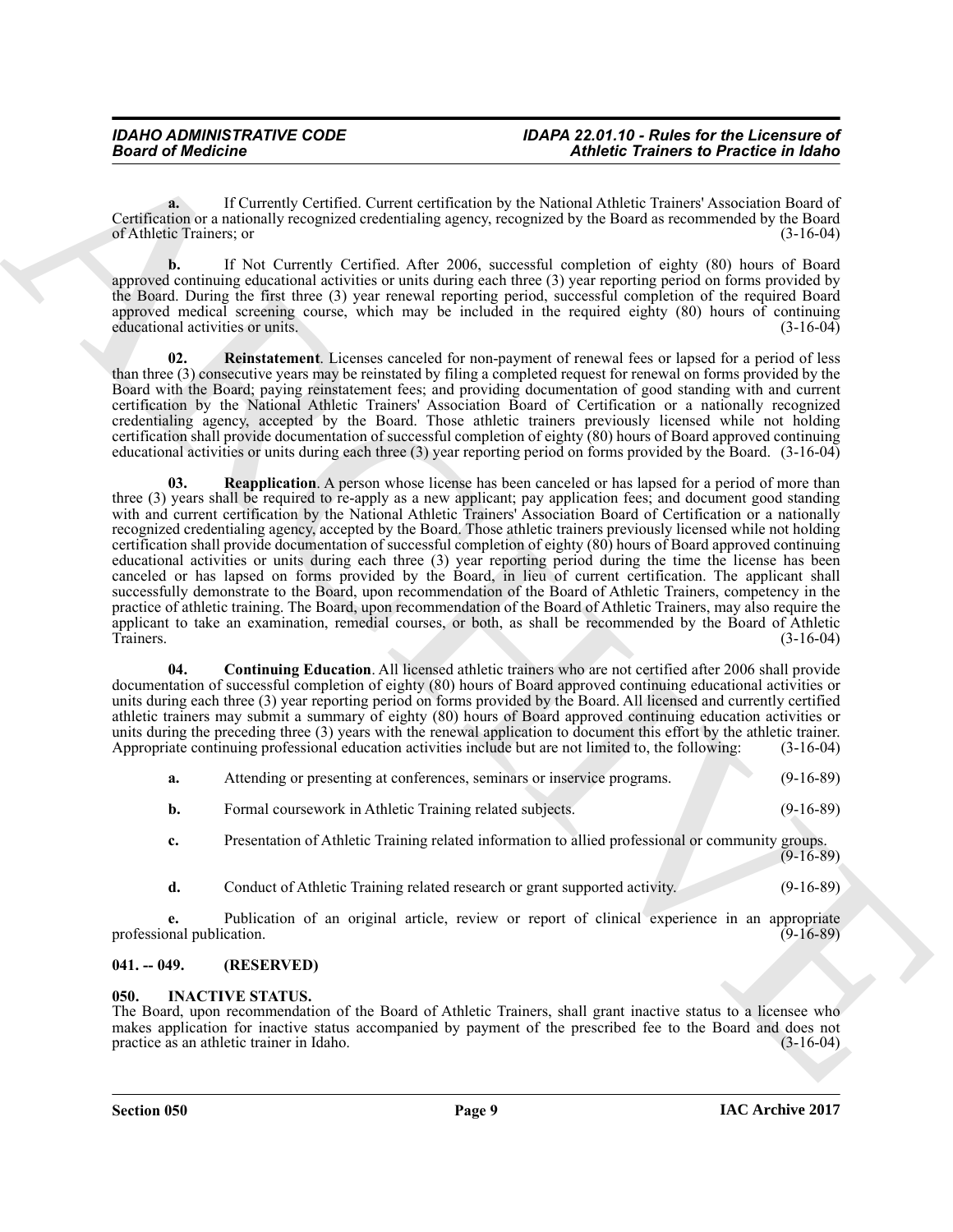#### *IDAHO ADMINISTRATIVE CODE IDAPA 22.01.10 - Rules for the Licensure of Board of Medicine Athletic Trainers to Practice in Idaho*

# <span id="page-9-6"></span><span id="page-9-0"></span>**051. REINSTATEMENT FROM INACTIVE STATUS TO FULL ACTIVE STATUS LICENSURE.**

An individual desiring reinstatement from inactive status to full active licensure to practice as an athletic trainer shall submit a completed written application to the Board together with the payment of prescribed fees. The application shall be verified and under oath. The Board upon recommendation of the Board of Athletic Trainers, may request such other information deemed necessary to identify and evaluate the applicant's proficiency, including, in its discretion, requiring a personal interview to identify and evaluate the applicant's credentials. (3-16-04) discretion, requiring a personal interview to identify and evaluate the applicant's credentials.

<span id="page-9-8"></span>Fee. The fee for converting an inactive license to an active license shall be no more than one hundred ten dollars (\$110) and the annual renewal fee for each year not actively licensed minus inactive renewal fees previously paid. (3-16-04) (3-16-04)

<span id="page-9-7"></span>**02. Documentation of Inactive Time**. Before the inactive license will be converted to full active license, the applicant must provide documentation accounting for the time during which an inactive license was held. The Board may require evidence of an educational update and close supervision to assure safe and qualified performance. (3-16-04)

#### <span id="page-9-2"></span><span id="page-9-1"></span>**052. DENIAL OR REFUSAL TO RENEW LICENSURE OR SUSPENSION OR REVOCATION OF LICENSURE.**

<span id="page-9-3"></span>**01. Application or Renewal Denial**. A new or renewal application for licensure may be denied by the Board and shall be considered a contested case. Every person licensed pursuant to Title 54, Chapter 39, Idaho Code and these rules is subject to discipline pursuant to the procedures and powers established by and set forth in Section 54-3911, Idaho Code, the Idaho Administrative Procedure Act and IDAPA 22.01.07, "Rules of Practice and Procedure of the Board of Medicine." (3-16-04)

<span id="page-9-5"></span><span id="page-9-4"></span>**02. Petitions for Reconsideration of Denial**. All petitions for reconsideration of a denial of a license application or reinstatement application shall be made to the Board within one (1) year from the date of the denial. (3-16-04)

**SEARCH CONSULTER AND ANALY IN STATE OF THE CONTRACT CONSULTER AND ARCHETER AND ARCHETER AND ARCHETER AND ARCHETER AND ARCHETER AND ARCHETER AND ARCHETER AND ARCHETER AND ARCHETER AND ARCHETER AND ARCHETER AND ARCHETER AN 03. Unprofessional Conduct**. The Board, upon recommendation of the Board of Athletic Trainers, may refuse to issue a license or provisional license, or to renew a license, or may suspend or revoke a license or provisional license, or may impose probationary conditions if the licensee or applicant for licensure or provisional license has been found guilty of unprofessional conduct which has endangered or is likely to endanger the health, welfare, or safety of the public. All petitions for reconsideration of a denial of a license application or reinstatement application shall be made to the Board within one (1) year from the date of the denial. Such unprofessional conduct includes, but is not limited to:  $(3-16-04)$ includes, but is not limited to:

**a.** Obtaining license by means of fraud, misrepresentation, or concealment of material facts.

(3-16-04)

**b.** Being guilty of unprofessional conduct, negligence or incompetence in the practice of athletic training as defined by the rules established by the Board, or violating the code of ethics which has been adopted and published by the Board, a copy of which is attached to these rules. (3-16-04)

**c.** Being convicted of a felony or a crime by a court of competent jurisdiction, which would have a direct and adverse bearing on the individual's ability to practice or provide athletic training services as an athletic trainer competently. (3-16-04) trainer competently.

**d.** The unauthorized practice of medicine. (4-2-93)

**e.** Violating any provisions of Title 54, Chapter 39, Idaho Code, or any of the rules promulgated by the Board under the authority of this chapter. (3-16-04) (3-16-04)

**f.** Providing athletic training services as an athletic trainer which fails to meet the standard of athletic training services provided by other qualified athletic trainers in the same community or similar communities.

 $(3-16-04)$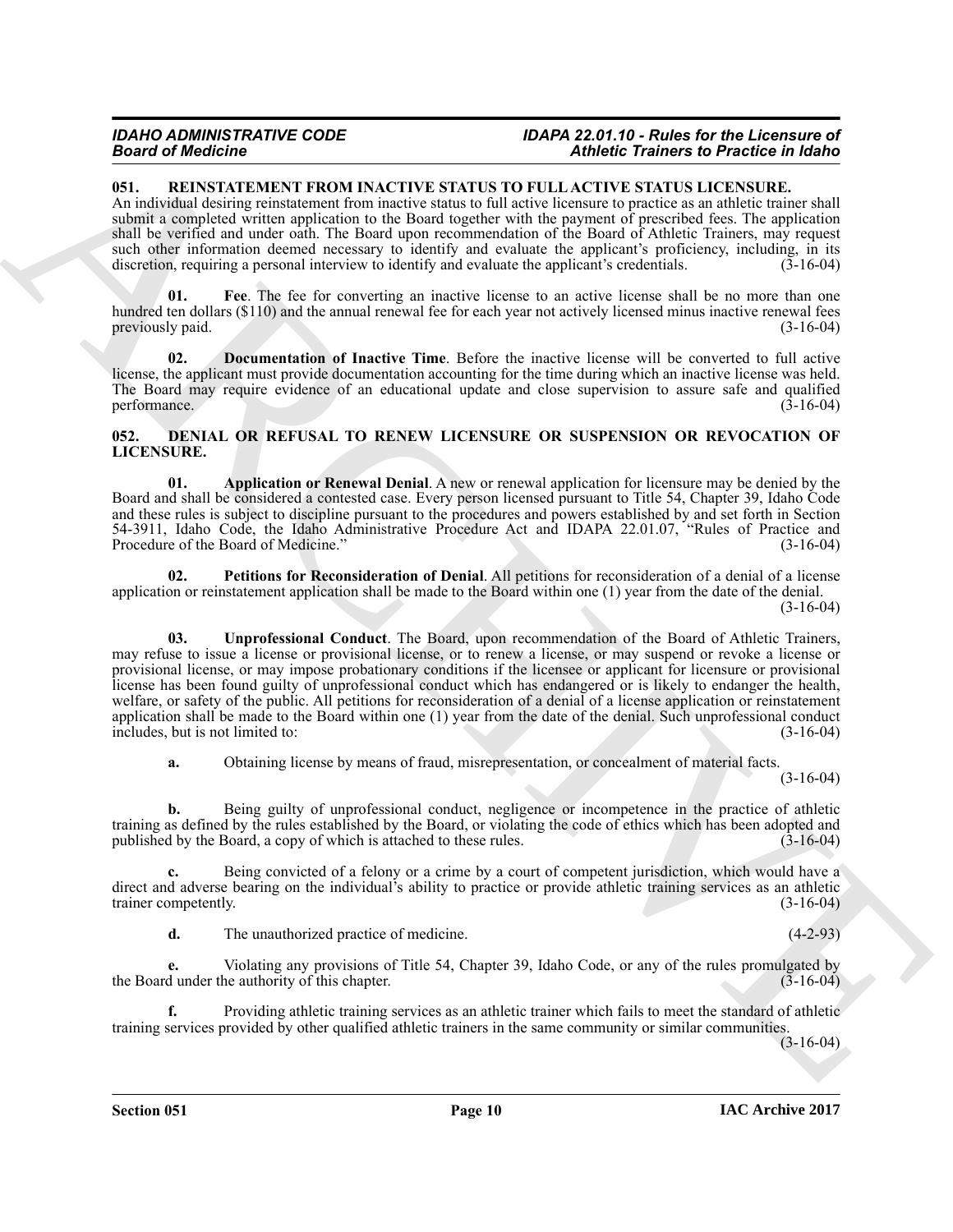Being found mentally incompetent by a court of competent jurisdiction or unfit by the Board to aining services as an athletic trainer. provide athletic training services as an athletic trainer.

**h.** Providing athletic training services while under the influence of alcohol, controlled substances or other skill impairing substances so as to create a risk of harm to an athlete. (3-16-04)

**i.** Employing, directing or supervising the unlicensed practice of athletic training. (3-16-04)

**Example the Controlline System Controlline System Controlline Controlline Controlline System Controlline Controlline System Controlline Controlline Controlline Controlline Controlline Controlline Controlline Controlline j.** Practicing or offering to practice athletic training as an athletic trainer for which the individual is not trained or beyond the scope of practice of athletic training as defined in this chapter and Title 54, Chapter 39, Idaho Code. (3-16-04) Idaho Code. (3-16-04)

**k.** Misrepresenting educational or certification attainments. (3-16-04)

**l.** Failure to supervise the activities of individuals who hold provisional licensure. (3-16-04)

**m.** Inconsistence with or failure to limit the scope of practice of athletic training to the scope of the directing physician. (3-16-04) practice of the directing physician.

**n.** Failure to maintain a current copy of an athletic training service plan or protocol between the rainer and his directing physician. (3-16-04) athletic trainer and his directing physician.

**o.** Failure to review and update the athletic training service plan or protocol on an annual basis.

(3-16-04)

**p.** Failure to notify the Board within thirty (30) days of any change in the status of the athletic directing physician. (3-16-04) trainer's directing physician.

**q.** Failure to make the athletic training service plan or protocol immediately available to the Board upon request.

**r.** Any independent practice of athletic training by an athletic trainer. (3-16-04)

**s.** Advertising, representing or holding oneself out, either directly or indirectly, as a physician, tic physician, physical therapist or occupational therapist unless so licensed in Idaho. (3-16-04) chiropractic physician, physical therapist or occupational therapist unless so licensed in Idaho.

**t.** Commission of any act of sexual contact, misconduct, exploitation or intercourse with an athlete for whom the athletic trainer provides athletic training services or former athlete or related to the licensee's practice of athletic training; (3-16-04) (3-16-04)

i. Consent of the athlete shall not be a defense; (3-16-04)

ii. Subsection 053.03.f. shall not apply to sexual contact between an athletic trainer and the athletic spouse or a person in a domestic relationship who is also an athlete; (3-16-04) trainer's spouse or a person in a domestic relationship who is also an athlete;

iii. A former athlete is an athlete for whom the athletic trainer has provided athletic training services e last twelve (12) months: (3-16-04) within the last twelve  $(12)$  months;

iv. Sexual or romantic relationship with a former athlete beyond the period of time set forth herein may also be a violation if the athletic trainer uses or exploits the trust, knowledge, emotions or influence derived from<br>the prior professional relationship with the athlete. (3-16-04) the prior professional relationship with the athlete.

**u.** Aiding or abetting a person not licensed in this state who directly or indirectly performs activities (a license.  $(3-16-04)$ ) requiring a license.

Failing to report to the Board any known act or omission of a licensee, applicant, or any other es any provision of this chapter.  $(3-16-04)$ person, that violates any provision of this chapter.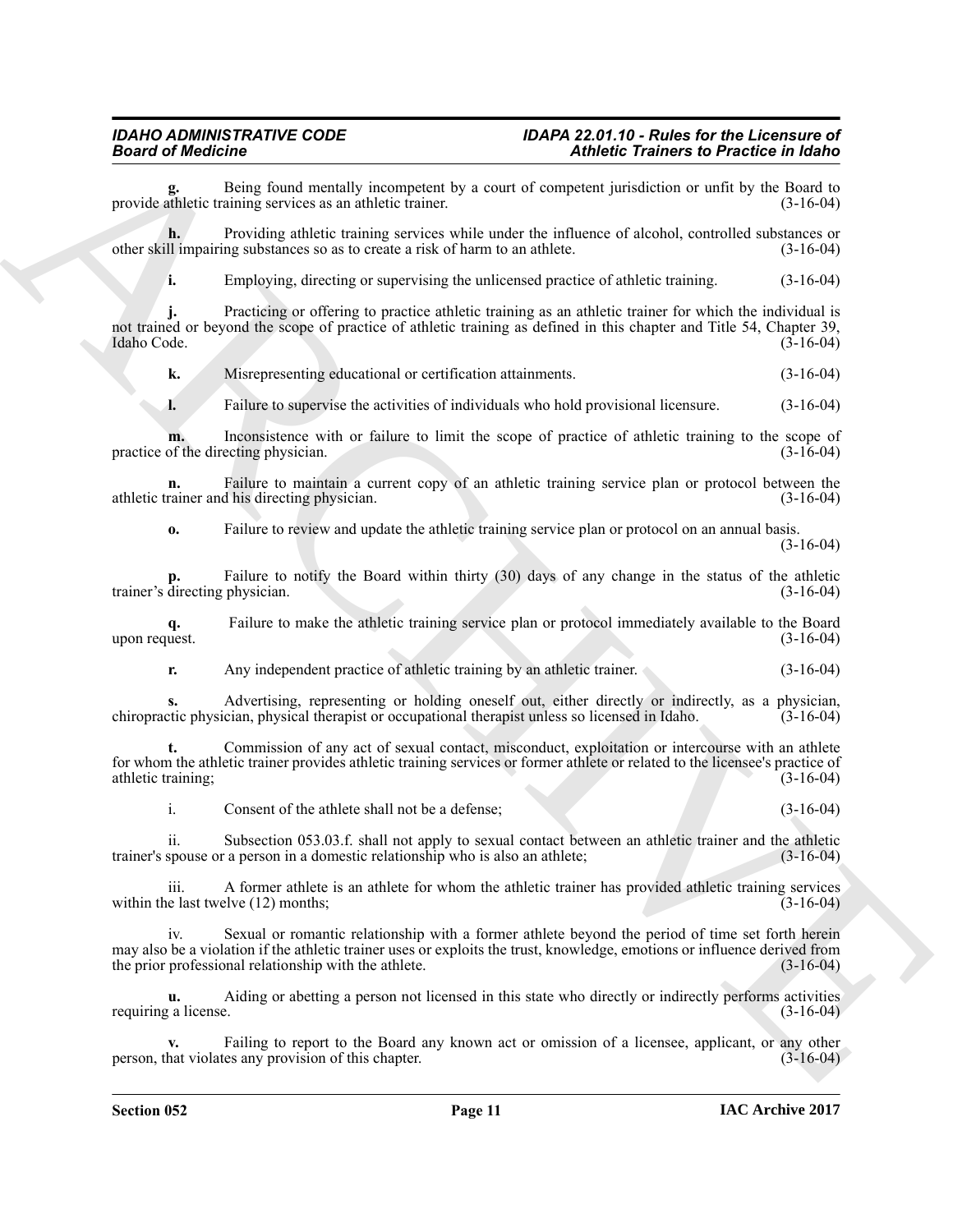<span id="page-11-3"></span><span id="page-11-1"></span><span id="page-11-0"></span>

| <b>Board of Medicine</b> |                                                                                                         | Athletic Trainers to Practice in Idaho                                                                                                                                                                                                                                                                                                                                          |  |  |
|--------------------------|---------------------------------------------------------------------------------------------------------|---------------------------------------------------------------------------------------------------------------------------------------------------------------------------------------------------------------------------------------------------------------------------------------------------------------------------------------------------------------------------------|--|--|
| w.                       | disciplinary proceeding, investigation or other legal action.                                           | Interfering with an investigation or disciplinary proceeding by willful misrepresentation of facts or<br>by use of threats or harassment against any athlete or witness to prevent them from providing evidence in a<br>$(3-16-04)$                                                                                                                                             |  |  |
| x.                       |                                                                                                         | Failing to maintain confidentiality of records unless otherwise required or permitted by law.<br>$(3-16-04)$                                                                                                                                                                                                                                                                    |  |  |
| <b>y.</b>                |                                                                                                         | Use of any advertising statements that deceive or mislead the public or that are untruthful.<br>$(3-16-04)$                                                                                                                                                                                                                                                                     |  |  |
| z.                       | condition relevant to athletic training.                                                                | Making statements that the licensee knows, or should have known, are false or misleading<br>regarding skill or efficacy or value of treatment or remedy administered by the licensee in the treatment of any<br>$(3-16-04)$                                                                                                                                                     |  |  |
| aa.<br>records.          |                                                                                                         | Failing to maintain adequate records. For purposes of Subsection 053.03.aa., "adequate records"<br>means legible records documenting the provision of athletic training services that contain, at a minimum, the athletic<br>training service plan or protocol, written orders, an evaluation of objective findings, the plan of care and the treatment<br>$(3-16-04)$          |  |  |
| bb.                      | athletic trainer, directing physician or of a third party.                                              | Promoting unnecessary devices, treatment, intervention or service for the financial gain of the<br>$(3-16-04)$                                                                                                                                                                                                                                                                  |  |  |
| $053. - 060.$            | (RESERVED)                                                                                              |                                                                                                                                                                                                                                                                                                                                                                                 |  |  |
| FEES.<br>061.            |                                                                                                         |                                                                                                                                                                                                                                                                                                                                                                                 |  |  |
| 01.                      |                                                                                                         | <b>Licensure Fee</b> . The fee for licensure shall be no more than two hundred forty dollars (\$240).<br>$(3-16-04)$                                                                                                                                                                                                                                                            |  |  |
| 02.<br>renewed.          |                                                                                                         | <b>Renewal Fee</b> . The renewal fee shall be no more than one hundred sixty dollars (\$160) for each year<br>$(3-16-04)$                                                                                                                                                                                                                                                       |  |  |
| 03.                      | no more than forty dollars (\$40) for each year renewed.                                                | <b>Provisional Licensure Fee</b> . A provisional license shall be valid for a term of one (1) year, but may<br>be renewed only twice, at the discretion of the Board upon recommendation of the Board of Athletic Trainers. The fee<br>for a provisional license shall be no more than eighty dollars (\$80). The renewal fee for a provisional license shall be<br>$(3-16-04)$ |  |  |
| 04.                      | eighty dollars (\$80) for each year renewed.                                                            | <b>Renewal Fee - Inactive Licensure</b> . The renewal fee for inactive licensure shall be no more than<br>$(3-16-04)$                                                                                                                                                                                                                                                           |  |  |
| 05.                      | fees for each year not actively licensed minus inactive renewal fees.                                   | Reinstatement Fee. The reinstatement fee for a license that has lapsed for a period of less than<br>three (3) consecutive years shall be no more than fifty dollars (\$50) plus renewal fees for each renewal year. The fee<br>for converting from an inactive status to full active licensure shall be no more than fifty dollars (\$50) plus the renewal<br>$(3-16-04)$       |  |  |
| 06.                      | <b>General Fee Information.</b>                                                                         | $(9-16-89)$                                                                                                                                                                                                                                                                                                                                                                     |  |  |
| a.                       | Necessary fees shall accompany applications.                                                            | $(9-16-89)$                                                                                                                                                                                                                                                                                                                                                                     |  |  |
| b.                       | Fees shall not be refundable.                                                                           | $(9-16-89)$                                                                                                                                                                                                                                                                                                                                                                     |  |  |
| c.                       | Board may charge the applicant with reasonable fees to cover all or part of the extraordinary expenses. | In those situations where the processing of an application requires extraordinary expenses, the<br>$(9-16-89)$                                                                                                                                                                                                                                                                  |  |  |
| 062.                     | <b>EFFECTIVE DATE.</b>                                                                                  | These rules shall be effective September 16, 1989. Amendments to these rules shall be effective April 2, 1993.<br>$(4-2-93)$                                                                                                                                                                                                                                                    |  |  |

# <span id="page-11-9"></span><span id="page-11-8"></span><span id="page-11-7"></span><span id="page-11-6"></span><span id="page-11-5"></span><span id="page-11-4"></span><span id="page-11-2"></span>**062. EFFECTIVE DATE.**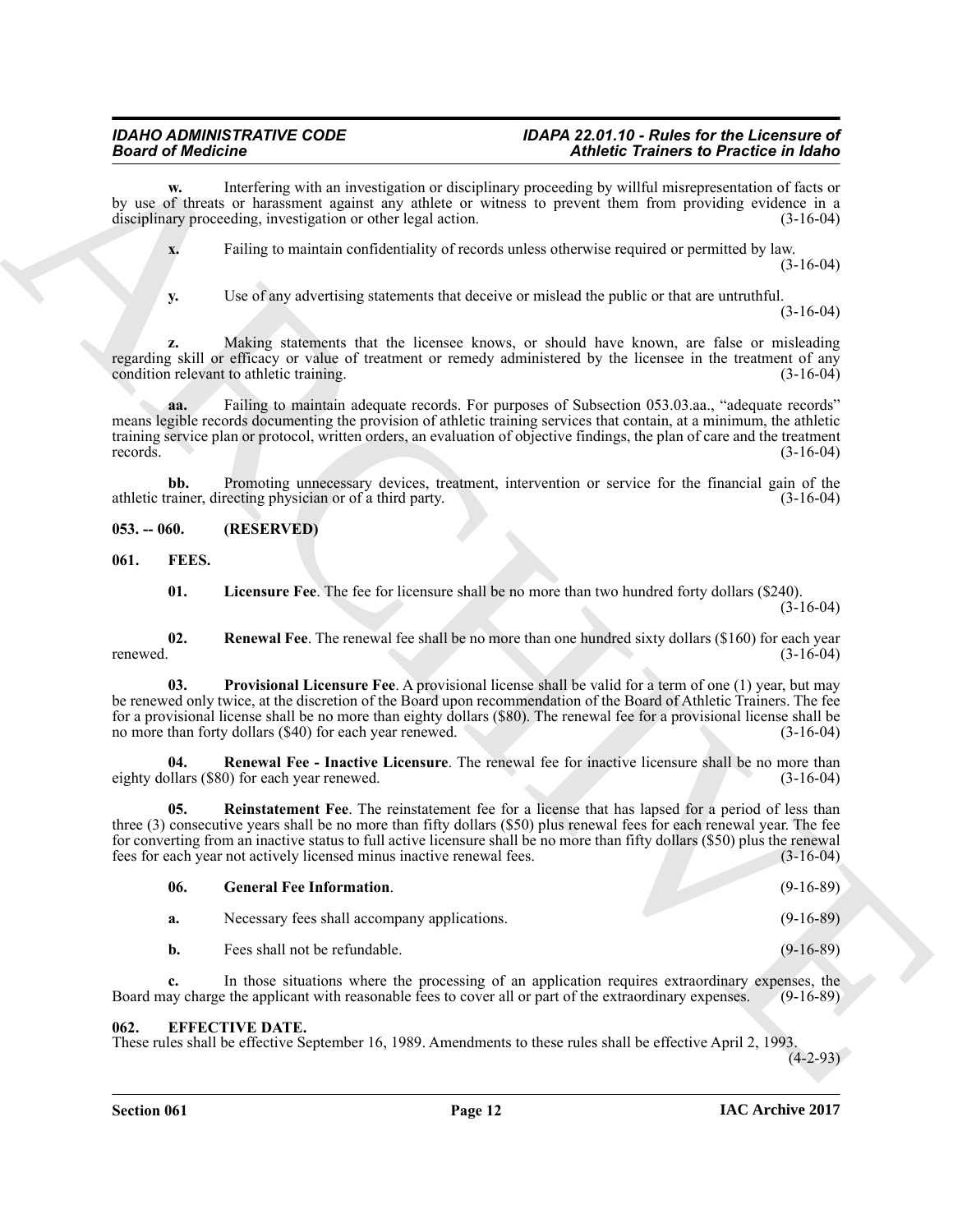<span id="page-12-0"></span>**063. -- 999. (RESERVED)**

# <span id="page-12-1"></span>**APPENDIX A CODE OF ETHICS**

The Athletic Trainer shall practice acceptable methods of treatment that meet the standard of treatment provided by other qualified athletic trainers in the same community or similar communities and shall not endeavor to extend his practice beyond his competence.

**Artheric Frances of Priority Control Control Control Control Control Control Control Control Control Control Control Control Control Control Control Control Control Control Control Control Control Control Control Control** The Athletic Trainer shall continually strive to increase and improve his knowledge and skills and render to each athlete the full measure of his ability. All athletic training services shall be provided with respect for the dignity of the athlete, unrestricted by considerations of social or economic status, personal attributes, or the nature of the athlete's problems.

The Athletic Trainer shall hold in strict confidence all privileged information concerning the athlete unless otherwise required or permitted by law and refer all inquiries to the directing physician in charge of the athlete's medical or chiropractic care.

The Athletic Trainer shall not accept gratuities for preferential consideration of the athlete and shall guard against conflicts of interest.

The Athletic Trainer shall uphold the dignity and honor of the profession and abide by its ethical principles. He shall be familiar with existing state and federal laws governing the practice of athletic training and comply with those laws.

The Athletic Trainer shall cooperate with other health care professionals and participate in activities to promote community and national efforts to meet the athletic training needs of the public.